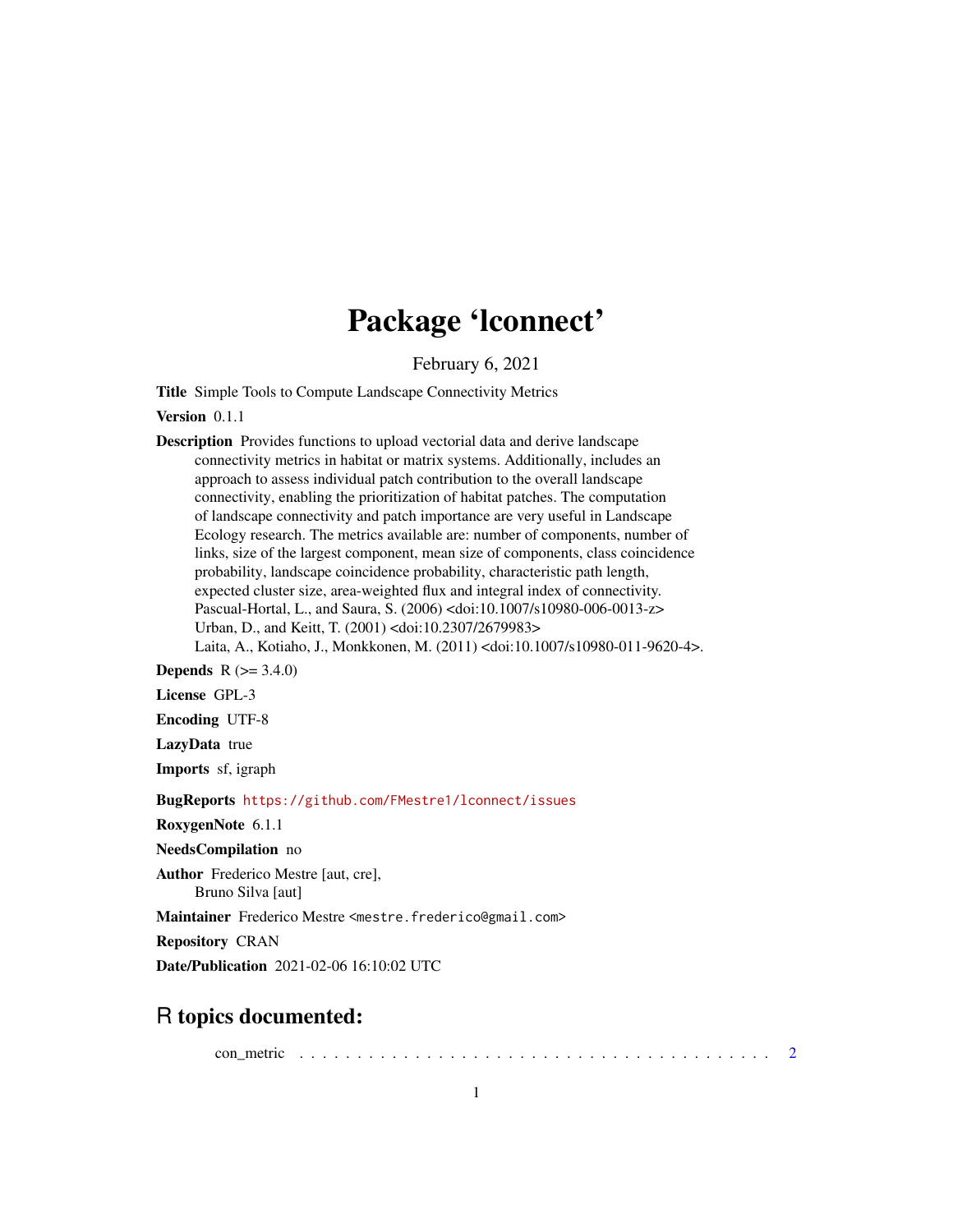#### <span id="page-1-0"></span>2 con\_metric

| Index |  |
|-------|--|
|       |  |
|       |  |
|       |  |
|       |  |

con\_metric *Landscape connectivity metrics*

#### Description

Compute several landscape connectivity metrics.

#### Usage

```
con_metric(landscape, metric)
```
#### Arguments

| landscape | Object of class 'leonnect' created by upload land.                                                                                                                                         |
|-----------|--------------------------------------------------------------------------------------------------------------------------------------------------------------------------------------------|
| metric    | Character vector of landscape metrics to be computed. Can be one or more of<br>the metrics currently available: "NC", "LNK", "SLC", "MSC", "CCP", "LCP",<br>"CPL". "ECS". "AWF" and "IIC". |
|           |                                                                                                                                                                                            |

#### Details

The landscape connectivity metrics currently available are:

- NC Number of components (groups of interconnected patches) in the landscape (Urban and Keitt, 2001). Patches in the same component are considered to be accessible, while patches in different components are not. Highly connected landscapes have less components. Threshold dependent, i.e., maximum distance for two patches to be considered connected, which can be interpreted as the maximum dispersal distance for a certain species.
- LNK Number of links connecting the patches. The landscape is interpreted as binary, which means that the habitat patches are either connected or not (Pascual-Hortal and Saura, 2006). Higher LNK implies higher connectivity. Threshold dependent, i.e., maximum distance for two patches to be considered connected, which can be interpreted as the maximum dispersal distance for a certain species.
- SLC Area of the largest group of interconnected patches (Pascual-Hortal and Saura, 2006). Threshold dependent, i.e., maximum distance for two patches to be considered connected, which can be interpreted as the maximum dispersal distance for a certain species.
- MSC Mean area of interconnected patches (Pascual-Hortal and Saura, 2006). Threshold dependent, i.e., maximum distance for two patches to be considered connected, which can be interpreted as the maximum dispersal distance for a certain species.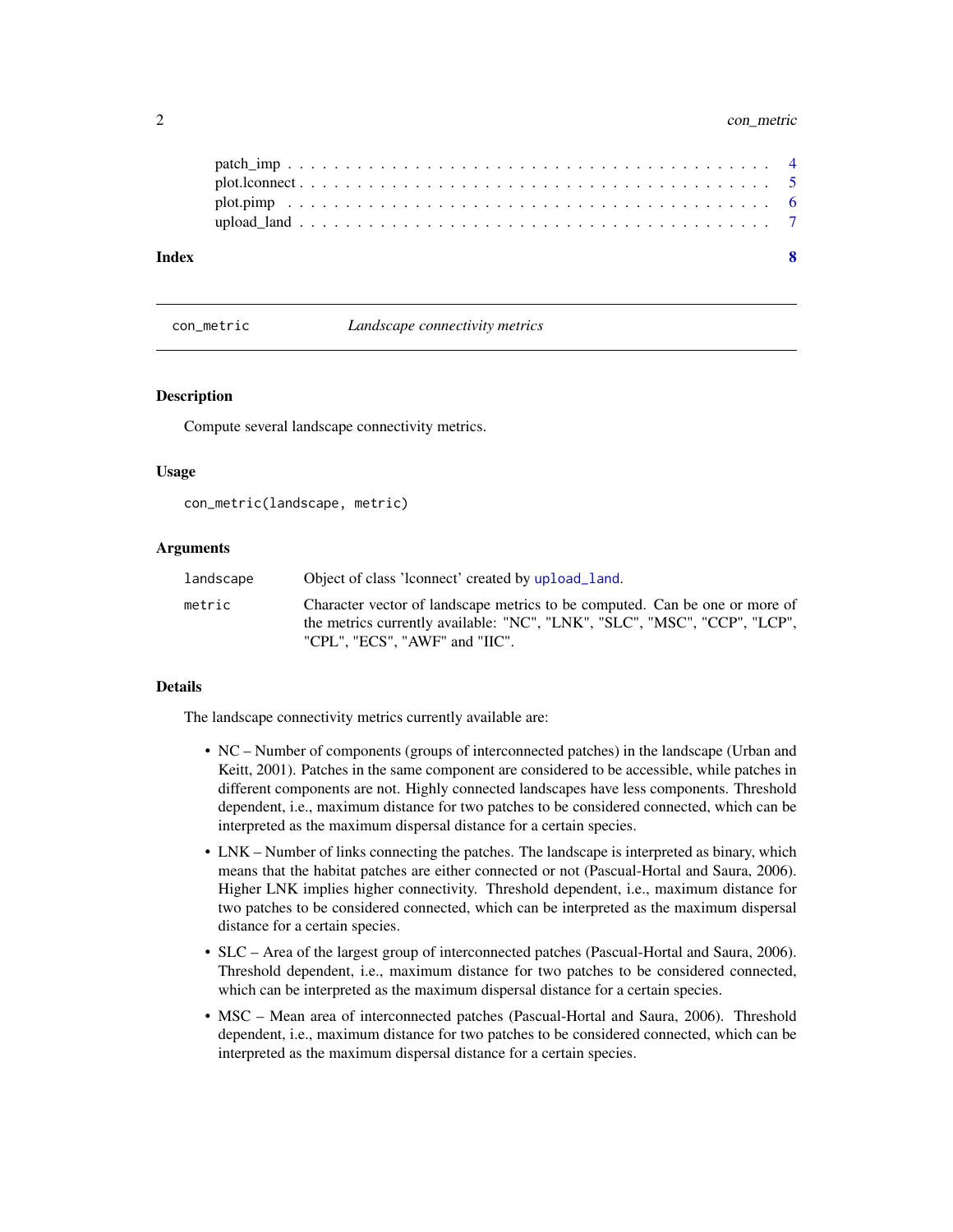#### con\_metric 3

- CCP Class coincidence probability. It is defined as the probability that two randomly chosen points within the habitat belong to the same component (or cluster). Ranges between 0 and 1 (Pascual-Hortal and Saura, 2006). Higher CCP implies higher connectivity. Threshold dependent, i.e., maximum distance for two patches to be considered connected, which can be interpreted as the maximum dispersal distance for a certain species.
- LCP Landscape coincidence probability. It is defined as the probability that two randomly chosen points in the landscape (whether in an habitat patch or not) belong to the same habitat component (or cluster). Ranges between 0 and 1 (Pascual-Hortal and Saura, 2006). Threshold dependent, i.e., maximum distance for two patches to be considered connected, which can be interpreted as the maximum dispersal distance for a certain species.
- CPL Characteristic path length. Mean of all the shortest paths between the habitat patches (Minor and Urban, 2008). The shorter the CPL value the more connected the patches are. Threshold dependent, i.e., maximum distance for two patches to be considered connected, which can be interpreted as the maximum dispersal distance for a certain species.
- ECS Expected component (or cluster) size. Mean cluster size of the clusters weighted by area. (O'Brien et al., 2006 and Fall et al, 2007). This represents the size of the component in which a randomly located point in an habitat patch would reside. Although it is informative regarding the area of the component, it does not provide any ecologically meaningful information regarding the total area of habitat. As an example: ECS increases with less isolated small components or patches, although the total habitat decreases (Laita et al. 2011). Threshold dependent, i.e., maximum distance for two patches to be considered connected, which can be interpreted as the maximum dispersal distance for a certain species.
- AWF Area-weighted Flux. Evaluates the flow, weighted by area, between all pairs of patches (Bunn et al. 2000 and Urban and Keitt 2001). The probability of dispersal between two patches, was computed using  $pi$  =  $exp(-k * dij)$ , where k is a constant making pij (the dispersal probability between patches) 50 defined by the user. Although k, as was implemented, is dependent on the dispersal distance, AWF is a probabilistic index and not directly dependent on the threshold.
- IIC Integral index of connectivity. Index developed specifically for landscapes by Pascual-Hortal and Saura (2006). It is based on habitat availability and on a binary connection model (as opposed to a probabilistic). It ranges from 0 to 1 (higher values indicating more connectivity). Threshold dependent, i.e., maximum distance for two patches to be considered connected, which can be interpreted as the maximum dispersal distance for a certain species.

#### Value

Numeric vector with the landscape connectivity metrics selected.

#### Author(s)

Frederico Mestre

Bruno Silva

#### References

Bunn, A. G., Urban, D. L., and Keitt, T. H. (2000). Landscape connectivity: a conservation application of graph theory. Journal of Environmental Management, 59(4): 265-278.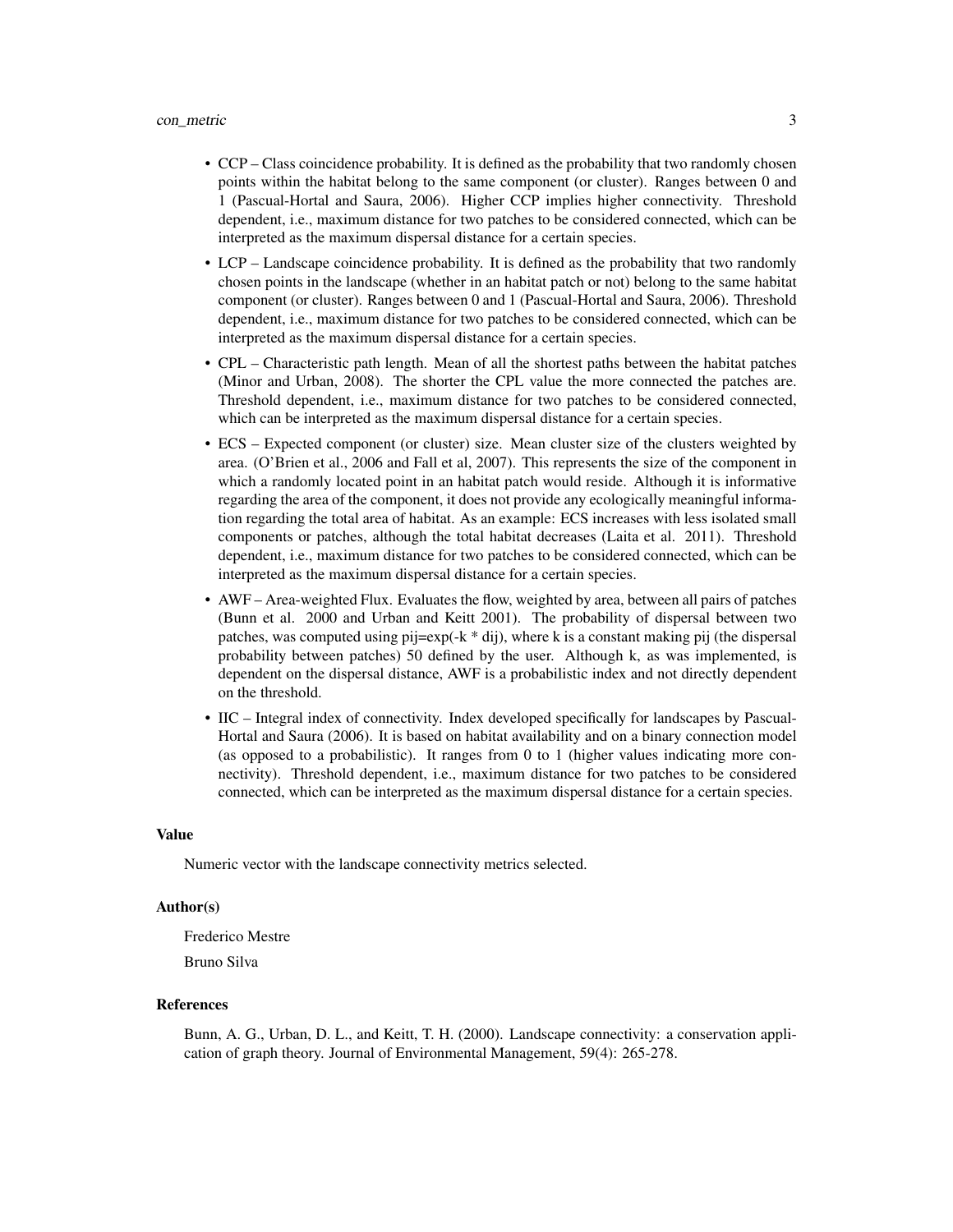<span id="page-3-0"></span>Fall, A., Fortin, M. J., Manseau, M., and O' Brien, D. (2007). Spatial graphs: principles and applications for habitat connectivity. Ecosystems, 10(3): 448-461.

Laita, A., Kotiaho, J.S., Monkkonen, M. (2011). Graph-theoretic connectivity measures: what do they tell us about connectivity? Landscape Ecology, 26: 951-967.

Minor, E. S., and Urban, D. L. (2008). A Graph-Theory Framework for Evaluating Landscape Connectivity and Conservation Planning. Conservation Biology, 22(2): 297-307.

O'Brien, D., Manseau, M., Fall, A., and Fortin, M. J. (2006). Testing the importance of spatial configuration of winter habitat for woodland caribou: an application of graph theory. Biological Conservation, 130(1): 70-83.

Pascual-Hortal, L., and Saura, S. (2006). Comparison and development of new graph-based landscape connectivity indices: towards the priorization of habitat patches and corridors for conservation. Landscape Ecology, 21(7): 959-967.

Urban, D., and Keitt, T. (2001). Landscape connectivity: a graph-theoretic perspective. Ecology, 82(5): 1205-1218.

#### Examples

```
vec_path <- system.file("extdata/vec_projected.shp", package = "lconnect")
landscape <- upload_land(vec_path, bound_path = NULL,
habitat = 1, max\_dist = 500)
metrics <- con_metric(landscape, metric = c("NC", "LCP"))
```
<span id="page-3-1"></span>patch\_imp *Prioritization of patches*

#### Description

Prioritization of patches according to individual contribution to overall connectivity.

#### Usage

```
patch_imp(landscape, metric, vector_out = FALSE)
```
#### Arguments

| landscape  | Object of class "leonnect" created by upload land.                                   |
|------------|--------------------------------------------------------------------------------------|
| metric     | String indicating the connectivity metric to use in the prioritization.              |
| vector_out | TRUE/FALSE indicating if the resulting spatial object should be recorded to<br>file. |

#### Details

Each patch is removed at a time and connectivity metrics are recalculated without that specific patch. Patch importance value indicates the percentage of reduction in the connectivity metric that the loss of that patch represents in the landscape. The current version only allows the use of IIC.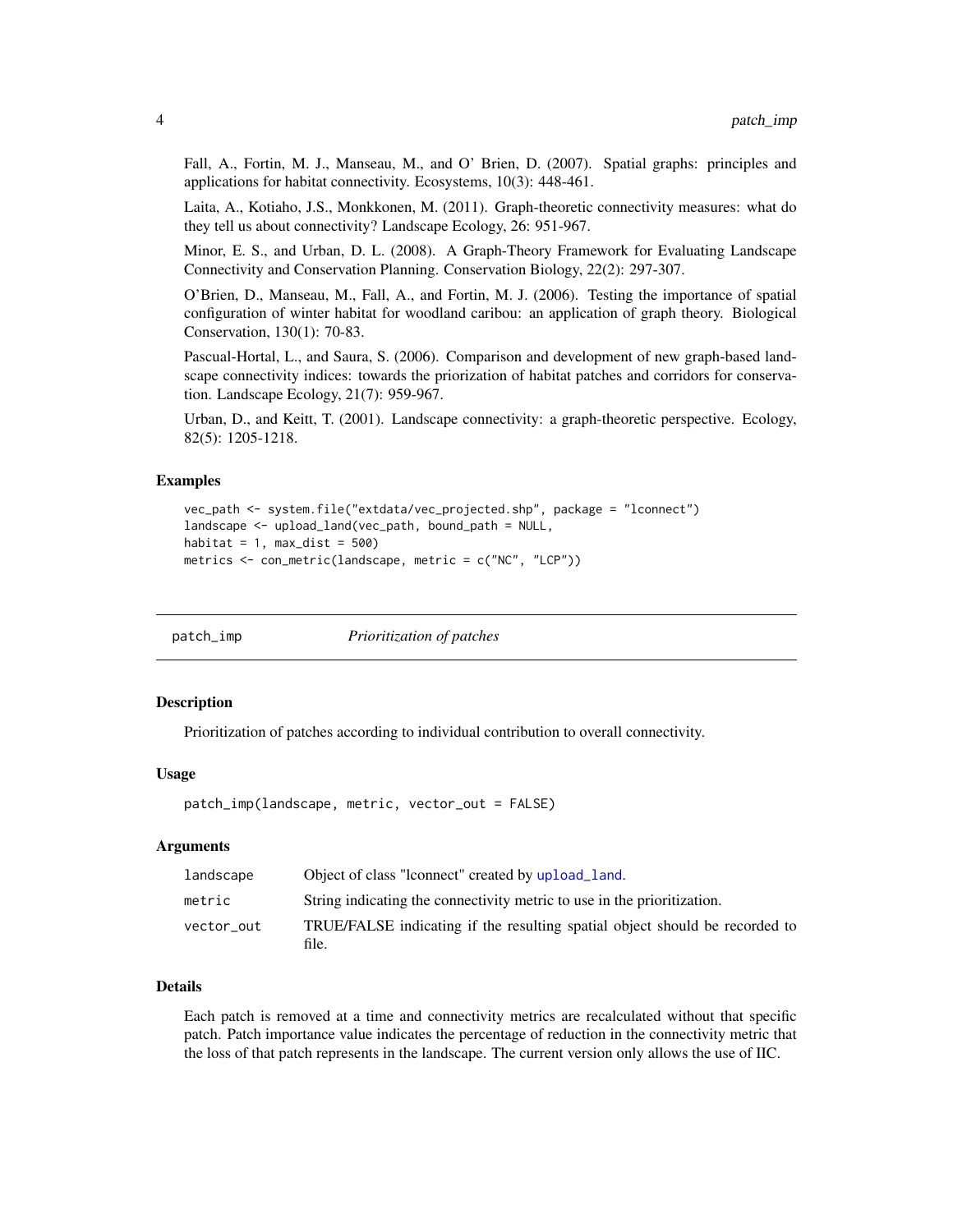#### <span id="page-4-0"></span>plot. l connect 5

#### Value

An object of class "pimp". This object is a list with the following values:

| landscape | Spatial polygon object of class "sf" (package "sf") with cluster identity and im- |
|-----------|-----------------------------------------------------------------------------------|
|           | portance of each polygon.                                                         |

prioritization Vector with patch importance in percentage.

#### Author(s)

Frederico Mestre

Bruno Silva

#### References

Saura, S., Pascual-Hortal, L. (2007). A new habitat availability index to integrate connectivity in landscape conservation planning: Comparison with existing indices and application to a case study. Landscape and Urban Planning, 83(2-3):91-103.

#### Examples

```
vec_path <- system.file("extdata/vec_projected.shp", package = "lconnect")
landscape <- upload_land(vec_path, bound_path = NULL,
                        habitat = 1, max\_dist = 500)
importance <- patch_imp(landscape, metric = "IIC")
plot(importance)
```
plot.lconnect *Plot object of class "lconnect"*

#### Description

Method of the generic [plot](#page-0-0) for objects of class "lconnect".

#### Usage

## S3 method for class 'lconnect'  $plot(x, \ldots)$ 

#### Arguments

|   | Object of class "lonnect" created by upload_land. |
|---|---------------------------------------------------|
| . | Other options passed to plot or or plot. sf.      |

#### Details

Plot patches with different colours representing cluster membership. Additional arguments accepted by '[plot](#page-0-0) or [plot.sf](#page-0-0) can be included.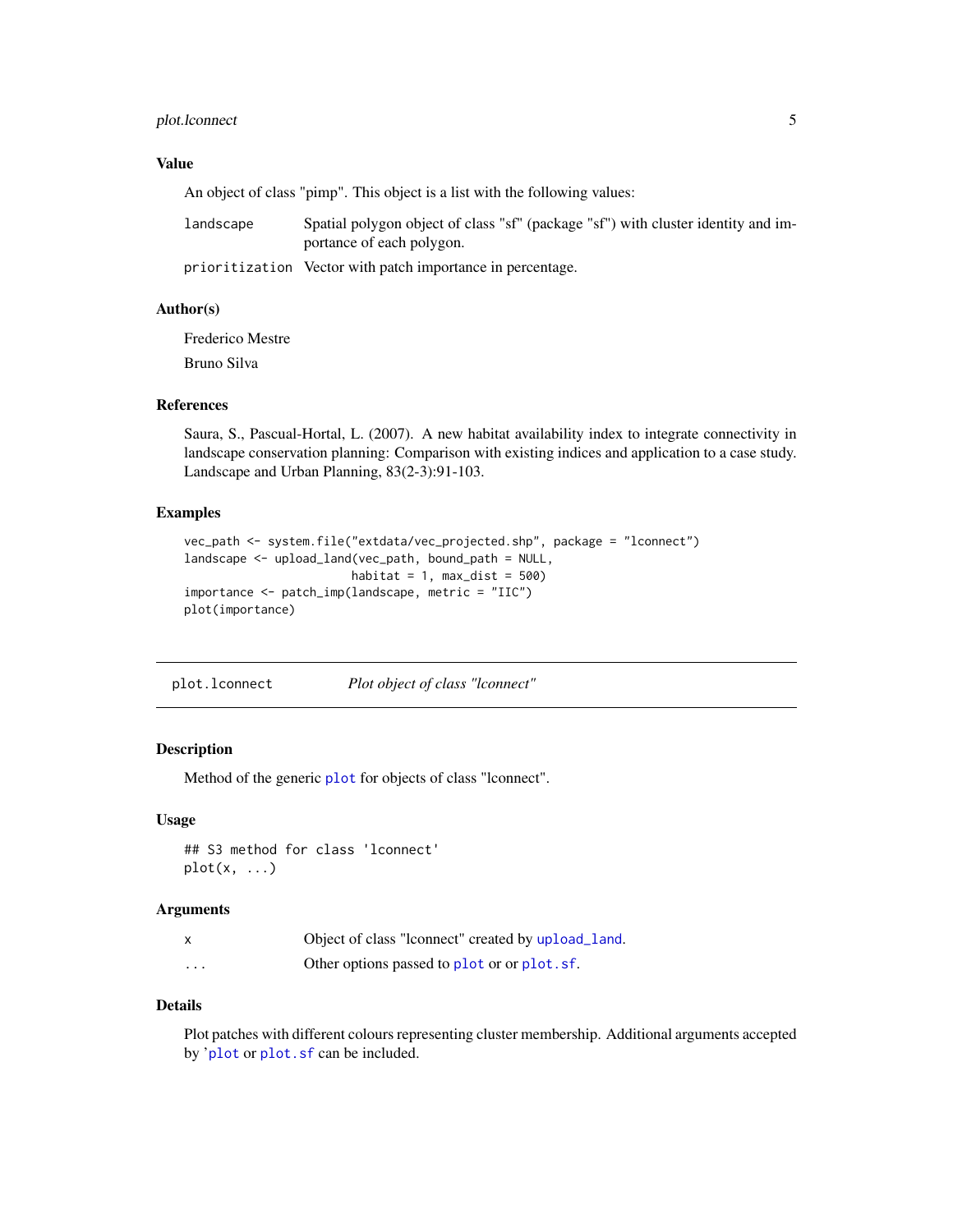#### <span id="page-5-0"></span>Value

Plot depicting patches and cluster membership (distinct colours per cluster).

#### Author(s)

Bruno Silva

Frederico Mestre

plot.pimp *Plot pimp object*

#### Description

Method of the generic [plot](#page-0-0) for objects of class "pimp".

#### Usage

## S3 method for class 'pimp' plot(x, ..., main)

#### Arguments

| $\boldsymbol{\mathsf{x}}$ | Object of class "pimp" created by patch_imp. |
|---------------------------|----------------------------------------------|
| .                         | Other options passed to plot or plot. sf.    |
| main                      | String with plot title.                      |

#### Details

Plot patch importance with percentage value per patch. This value indicates the percentage of reduction in the connectivity metric that the loss of that patch represents in the landscape. Additional arguments accepted by [plot](#page-0-0) or [plot.sf](#page-0-0) can be included.

#### Value

Patch importance plot.

#### Author(s)

Bruno Silva

Frederico Mestre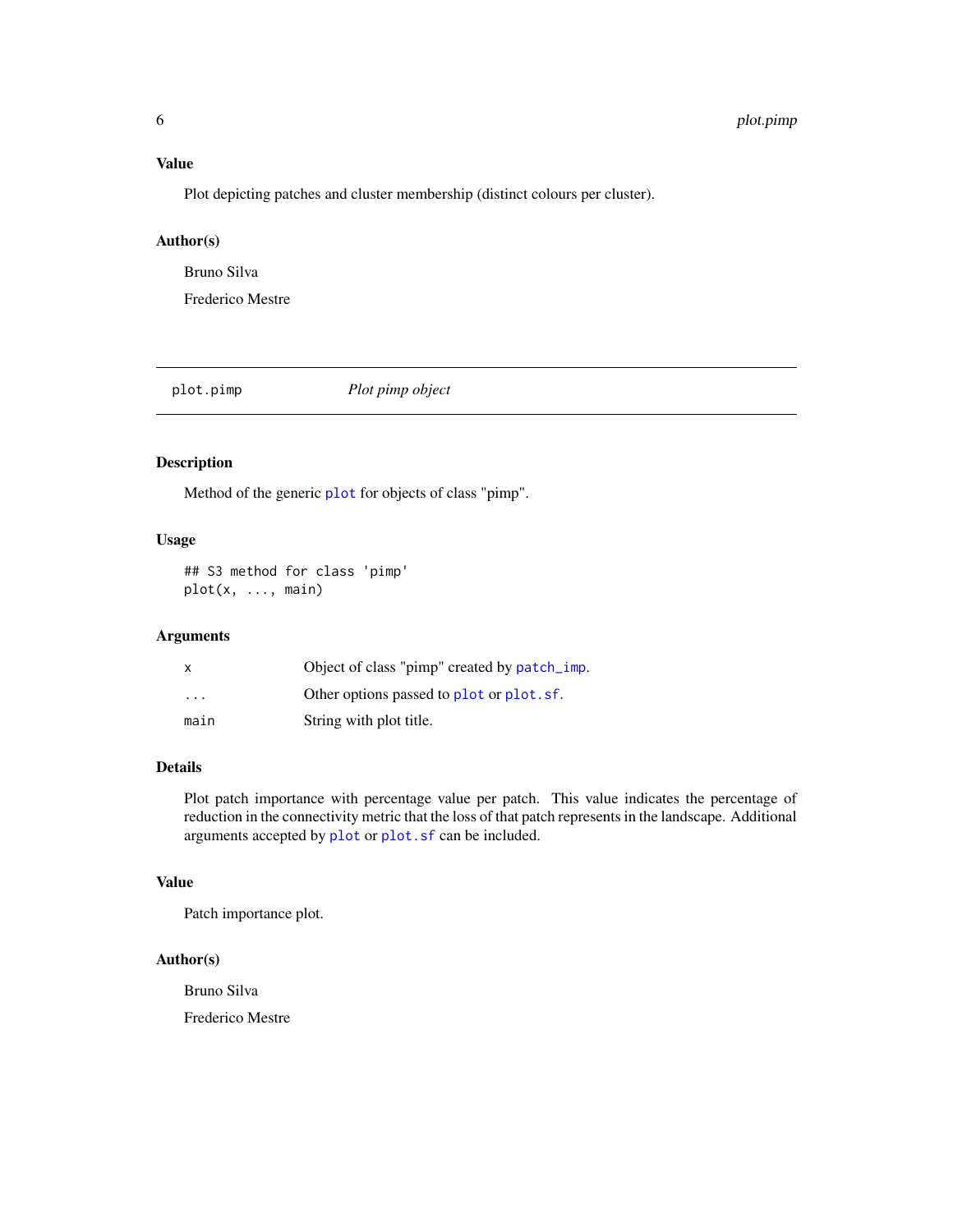<span id="page-6-1"></span><span id="page-6-0"></span>

#### Description

Import and convert a shapefile to an object of class "lconnect". Some landscape and patch metrics which are the core of landscape connectivity metrics are calculated. The shapefile must be projected, i.e., in planar coordinates and the first field must contain the habitat categories.

#### Usage

```
upload_land(land_path, bound_path = NULL, habitat, max_dist = NULL)
```
#### Arguments

| land_path  | String indicating the full path of the landscape shapefile.                                                                                  |
|------------|----------------------------------------------------------------------------------------------------------------------------------------------|
| bound_path | String indicating the full path of the boundary shapefile. If NULL (default op-<br>tion) a convex hull will be created and used as boundary. |
| habitat    | Vector with habitat categories. The categories can be numeric or character.                                                                  |
| max_dist   | Numeric indicating the maximum distance between patches in the same cluster.                                                                 |

#### Value

An object of class "lconnect". This object is a list with the following values:

| landscape | Spatial polygon object of class "sf" (package "sf") with cluster membership of<br>each polygon.     |
|-----------|-----------------------------------------------------------------------------------------------------|
| max_dist  | Numeric indicating the maximum distance between patches of the same cluster.                        |
| clusters  | Numeric vector indicating cluster identity of each polygon.                                         |
| distance  | Object of class "dist" (package "stats") with eucledian distances between all<br>pairs of polygons. |
| boundary  | Spatial polygon of class "sfc" (package "sf") representing the boundary of the<br>landscape.        |
| $area_1$  | Numeric with the total area of the boundary, in square units of landscape units.                    |

#### Author(s)

Bruno Silva Frederico Mestre

#### Examples

```
vec_path <- system.file("extdata/vec_projected.shp",
package = "lconnect")
landscape <- upload_land(vec_path, bound_path = NULL,
habitat = 1, max\_dist = 500)
plot(landscape)
```